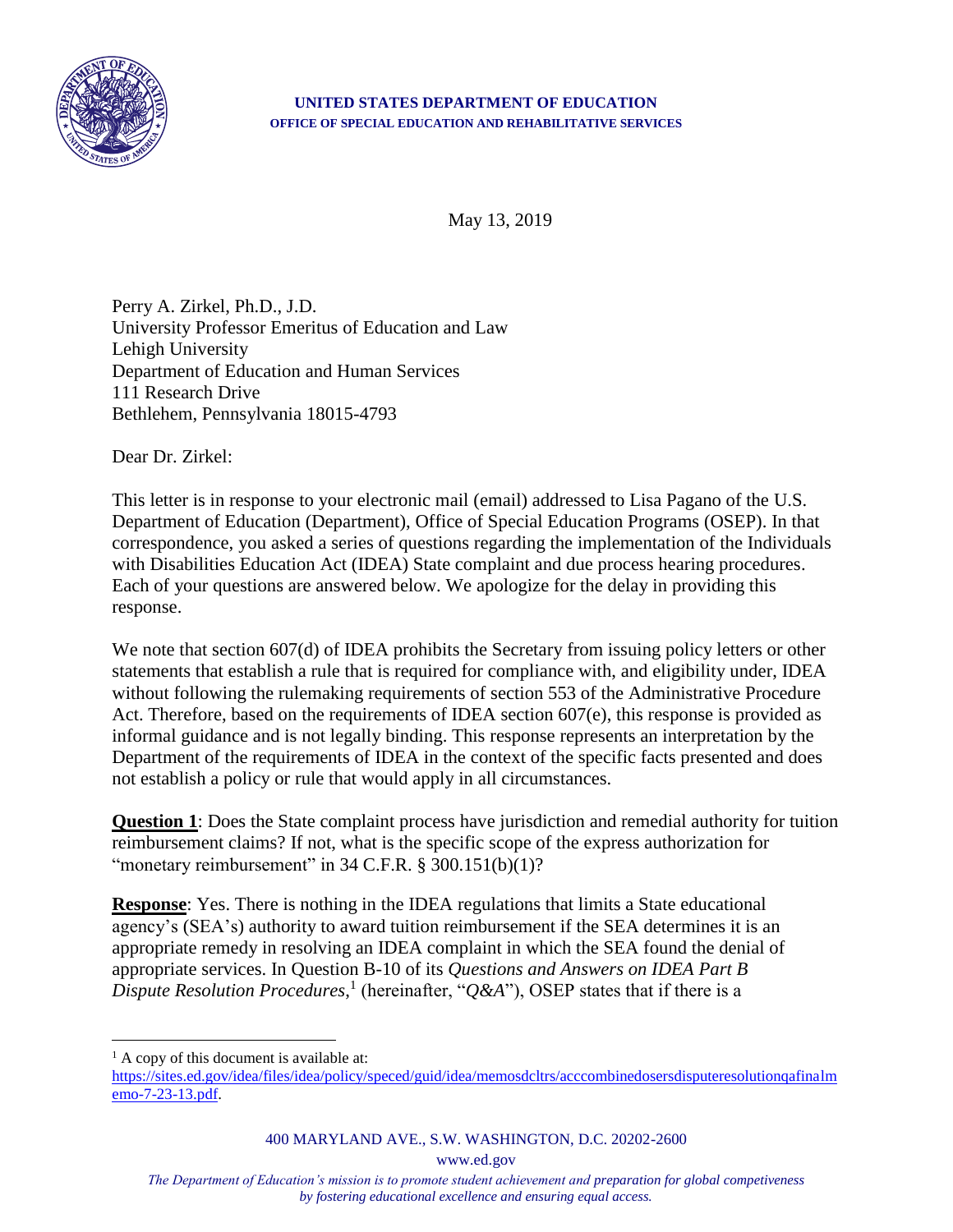finding in a State complaint that a child or group of children has been denied a free appropriate public education (FAPE), "an SEA, pursuant to its general supervisory authority, has broad flexibility to determine appropriate remedies to address the denial of appropriate services to an individual child or group of children." Accordingly, the resolution of each State complaint is based on the specific facts and circumstances of the complaint and an SEA has broad discretion when determining the appropriate remedy. We also note that there is nothing in the Part B regulations that either requires or prohibits an SEA from awarding tuition reimbursement as a remedy for a State complaint where the SEA determines it is necessary to address the denial of appropriate services consistent with IDEA requirements. An SEA could order tuition reimbursement in resolving an IDEA State complaint to address the denial of appropriate services notwithstanding the requirements in 20 U.S.C. § 1412(a)(10)(C)(ii) and 34 C.F.R. § 300.148(c)-(reimbursement for private school placement).

**Question 2:** Does the specific express authorization for hearing officers to address issues arising from disciplinary changes in placement (34 C.F.R. § 300.532(a)-(b)) exclude these issues from the jurisdiction of the State complaint process?

**Response**: No. The express authorization for hearing officers to hear appeals from parents of decisions regarding disciplinary changes of placement under 34 C.F.R. §§ 300.530 and 300.531 and the manifestation determination under 34 C.F.R. § 300.530(e) would not limit an SEA's authority to resolve the same issues under the State complaint procedures. We also find no other provision in IDEA and its implementing regulations that would limit the State's authority in resolving an IDEA State complaint on these matters. Specifically, the State complaint procedures are available to a parent who alleges that a public agency has violated a requirement of Part B of IDEA or the Part B regulations, and these include the disciplinary provisions in 34 C.F.R. §§ 300.530-300.536.

**Question 3**: Do the two specifically authorized hearing officer remedies for disciplinary changes in placement at 34 C.F.R. § 300.532(b)(2) preclude the hearing officer from alternatively, or additionally, ordering other remedies, such as compensatory education services, for these particular issues?

**Response**: No. IDEA does not preclude hearing officers conducting due process hearings under 34 C.F.R. § 300.511(a) on expedited due process complaints filed under 34 C.F.R. § 300.532(a) from ordering relief that is appropriate to remedy the alleged violations based on the facts and circumstances of each individual complaint. This is so even though 34 C.F.R. § 300.532(b)(2) identifies the specific actions that a hearing officer may take in resolving an expedited due process complaint. We note that a hearing on an expedited due process complaint is treated as an impartial due process hearing, which is subject to the hearing decision requirements in 34 C.F.R.§ 300.513. Specifically, in matters alleging a violation (an improper manifestation determination), a hearing officer may find that a child did not receive FAPE if the action caused a deprivation of educational benefit. See 34 C.F.R. § 300.513(a)(2)(iii). For example, as a result of an expedited due process complaint under 34 C.F.R. § 300.532(a), a hearing officer could conclude that a local educational agency (LEA) improperly determined that the child's behavior was not a manifestation of his or her disability. The hearing officer could further conclude that the child should not have been subjected to the disciplinary removal resulting from the improper